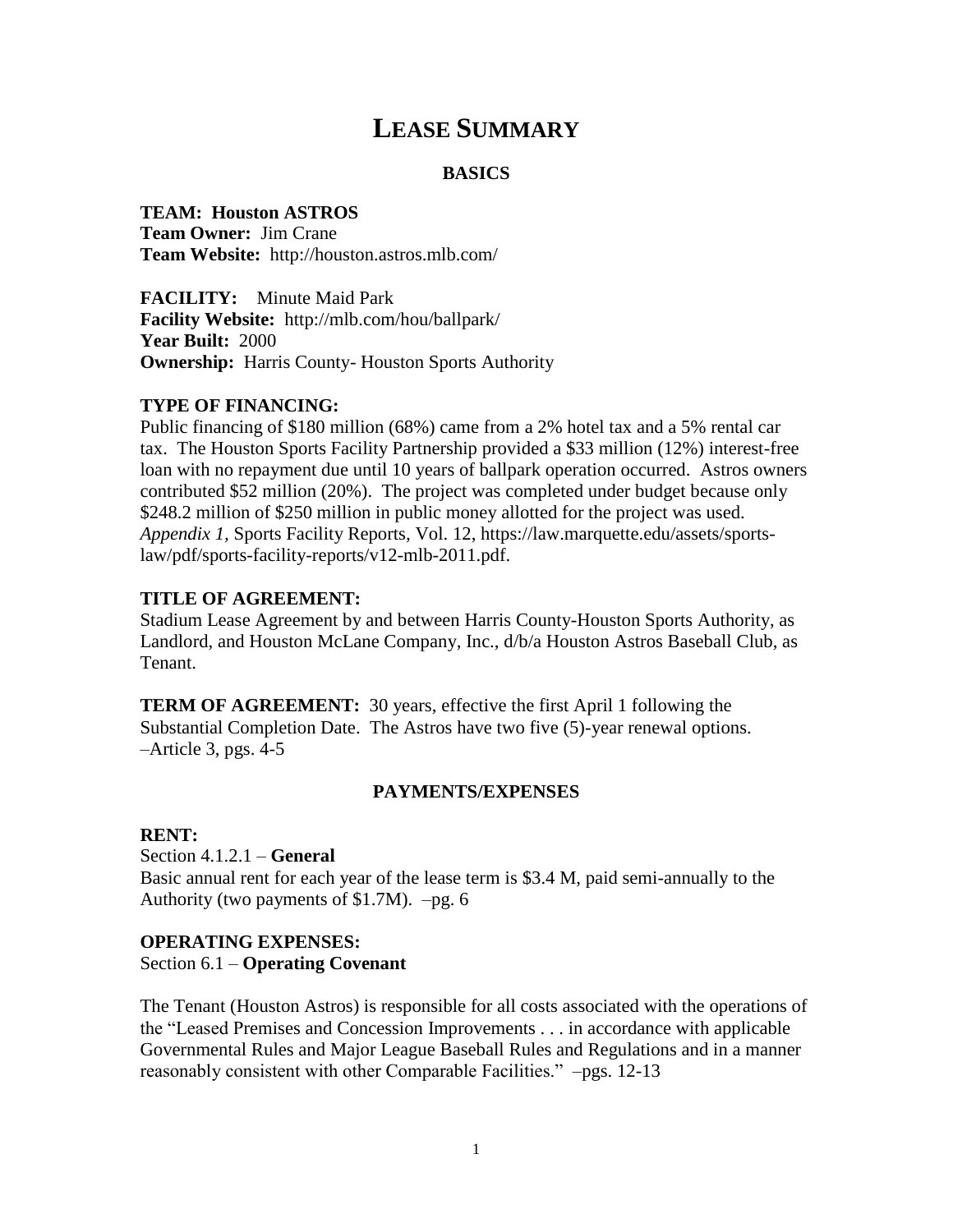# **CAPITAL IMPROVEMENTS**

# Section 6.3 – **Changes, Alterations, and Additional Improvements**

"Subject to the limitations and requirements contained elsewhere in this Stadium Lease, Tenant shall have the right at any time and from time to time to construct additional or replacement improvements on the Tracts [(real property and parking areas)] and to make changes and alterations in, to or of the Leased Premises and Concession Improvements." –pg. 15

## Section 7.1 – **Asset Renewal and Replacement Fund**

"The Landlord shall (i) establish and maintain the ARR Account for the purpose of serving as a segregated asset renewal and replacement fund (the 'ARR Fund') and (ii) hold and disburse the funds required to be deposited in the ARR Fund." –pg. 21

# Section 7.2 – **Tenant's Semi-Annual ARR Fund Deposit**

"For each Lease Year occurring during the Lease Term, Tenant shall make, or cause to be made, deposits into the ARR Fund that total an amount equal to Two Million Five Hundred Thousand and No/100 Dollars (\$2,500,000.00) per Lease Year, without offset or deduction other than as expressly provided in this Stadium Lease." –pg. 22

# **MAINTENANCE**

## Section 6.2.1 – **Tenant's Obligation**

The Tenant is responsible for the following:

- (a) "Perform all Maintenance and all Capital Repairs, or cause the performance of all Maintenance and all Capital Repairs, necessary to keep and maintain the Leased Premises and Concession Improvements in a First Class Condition and in a manner reasonably consistent with other Comparable Facilities; and
- (b) Maintain and keep, or cause to be maintained and kept, the Leased Premises and Concession Improvements in a clean, neat and orderly condition given the nature and use of the Leased Premises and Concession Improvements." –pg. 13

# **USE AND OCCUPANCY**

Section 5.1 – **Permitted Uses**

"During the Lease Term, Tenant shall have the right to use and occupy the Leased Premises for the following purposes[:]

> (a) The operation of a Major League Baseball franchise . . . and activities related thereto . . .;

(b) The exhibition, presentation and broadcasting (or other transmission) of other amateur or professional sporting events, exhibitions and tournaments, musical performances, theater performances and other forms of live